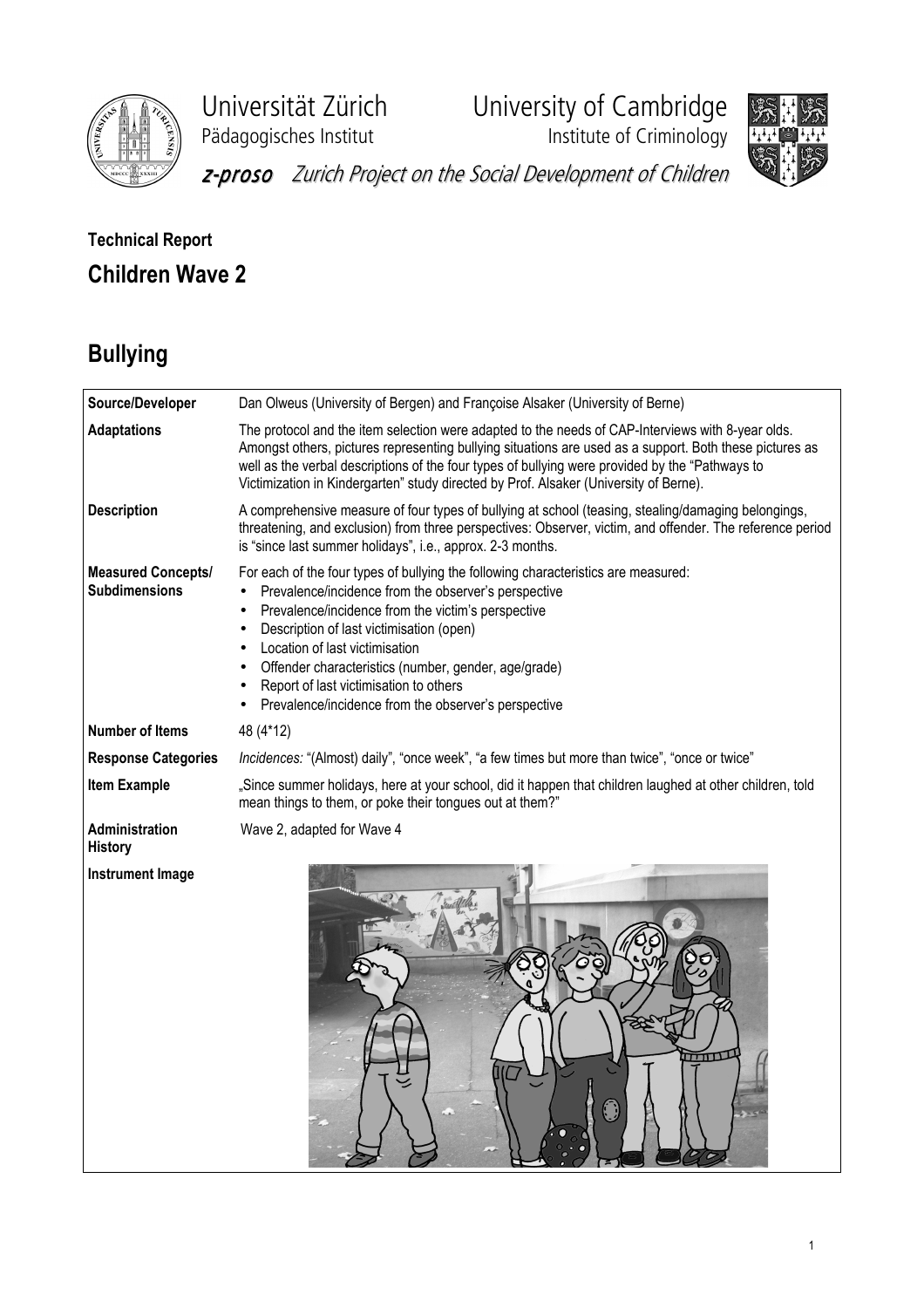#### Observation: Prevalence

| <b>Variable Values</b>              | 1 - yes, spontaneously<br>2 - yes, after request<br>$3 - no$                                                          |             |                       |                      |             |
|-------------------------------------|-----------------------------------------------------------------------------------------------------------------------|-------------|-----------------------|----------------------|-------------|
|                                     | 7 – does not apply (MISSING)<br>8 - doesn't know, can't remember (MISSING)<br>9 - no answer, answer refused (MISSING) |             |                       |                      |             |
| <b>Frequencies</b><br>"Observation: |                                                                                                                       |             |                       |                      |             |
| Prevalence"                         | <b>Categories</b>                                                                                                     | N(% )       | N(% )                 | N(% )                | N(% )       |
|                                     |                                                                                                                       | teasing     | stealing/<br>damaging | physical<br>violence | rejection   |
|                                     | 1 yes, spontaneously                                                                                                  | 822 (61.6%) | 679 (50.9%)           | 849 (63.6%)          | 815 (61.9%) |
|                                     | 2 yes, after request                                                                                                  | 51 (3.8%)   | 38 (2.8%)             | 45 (3.4%)            | 31 (2.4%)   |
|                                     | 3 <sub>no</sub>                                                                                                       | 448 (33.6%) | 607 (45.5%)           | 432 (32.4%)          | 471 (35.8%) |
|                                     | 7 does not apply                                                                                                      |             |                       | 1                    |             |
|                                     | 8 doesn't know, can't<br>remember                                                                                     | 14          | 11                    | 8                    | 18          |
|                                     | 9 no answer, answer refused                                                                                           |             |                       | 9                    |             |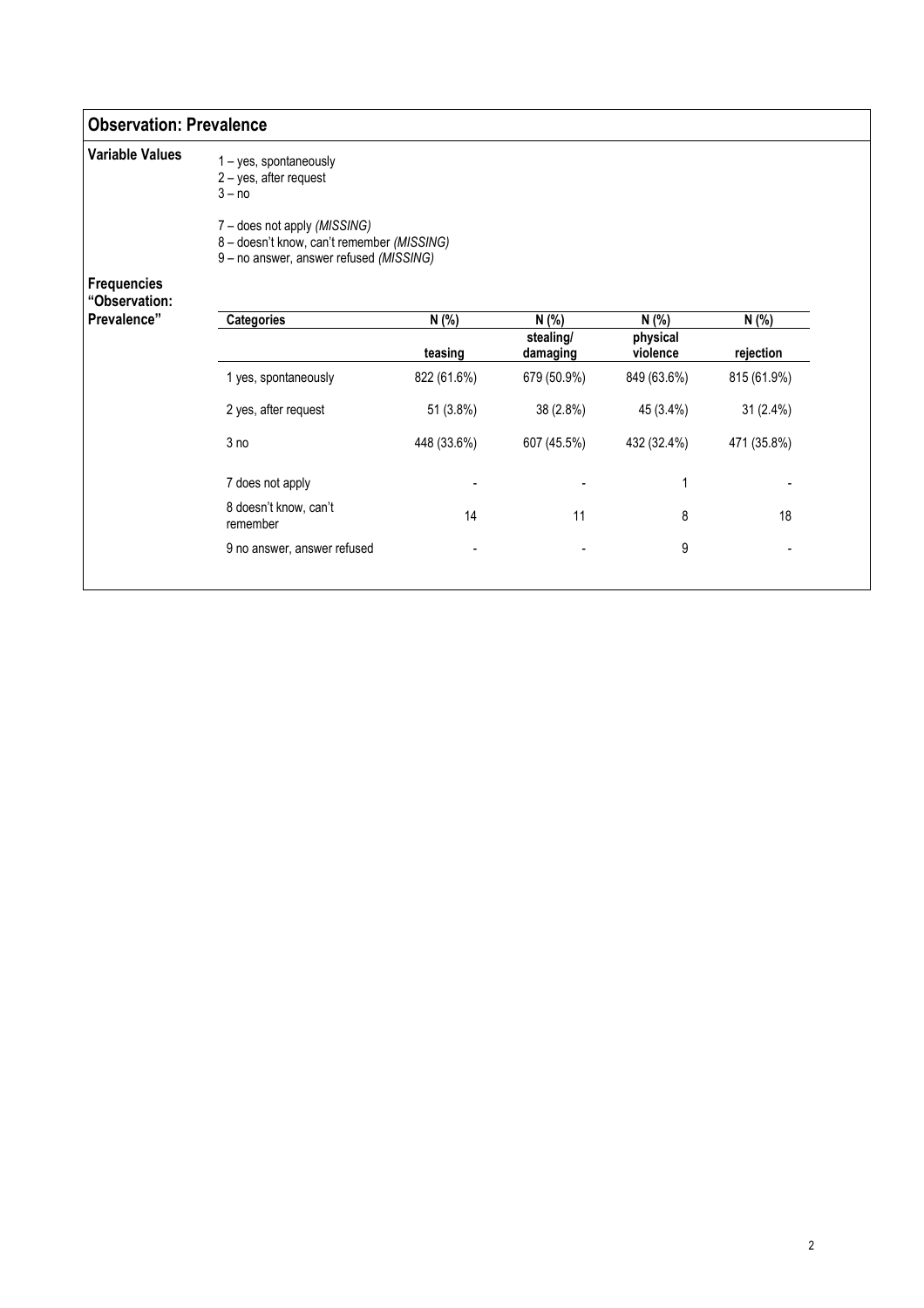| <b>Observation: Incidence</b>                    |                                                                                                                                                                        |              |      |                                     |                              |                               |                 |                               |          |                           |    |                              |      |
|--------------------------------------------------|------------------------------------------------------------------------------------------------------------------------------------------------------------------------|--------------|------|-------------------------------------|------------------------------|-------------------------------|-----------------|-------------------------------|----------|---------------------------|----|------------------------------|------|
| <b>Variable Values</b>                           | $0 - no$ , never<br>1 – not more than one or two times<br>2 - a couple of times, more than two times<br>3 - at least once per week<br>4 - yes, nearly almost every day |              |      |                                     |                              |                               |                 |                               |          |                           |    |                              |      |
|                                                  | 7 - does not apply (MISSING)<br>8 - doesn't know, can't remember (MISSING)<br>9 - no answer, answer refused (MISSING)                                                  |              |      |                                     |                              |                               |                 |                               |          |                           |    |                              |      |
| <b>Frequencies</b>                               |                                                                                                                                                                        |              |      |                                     |                              |                               |                 |                               |          |                           |    |                              |      |
| "Observation:                                    |                                                                                                                                                                        |              |      |                                     |                              |                               |                 |                               |          |                           |    |                              |      |
| Incidence"                                       | <b>Categories</b>                                                                                                                                                      |              |      | N(% )<br>teasing                    |                              | N(%)<br>stealing/<br>damaging |                 | N(% )<br>physical<br>violence |          | N(% )<br>threatening      |    |                              |      |
|                                                  | 0 no, never                                                                                                                                                            |              |      | 448 (33.6%)                         |                              | 607 (45.5%)                   |                 | 432 (32.4%)                   |          | 471 (35.3%)               |    |                              |      |
|                                                  | 1 not more than one or two times                                                                                                                                       |              |      | 219 (16.4%)                         |                              | 327 (24.5%)                   |                 | 273 (20.4%)                   |          | 314 (23.5%)               |    |                              |      |
|                                                  | 2 a couple of times, more than<br>two times                                                                                                                            |              |      | 306 (22.9%)                         |                              | 233 (17.5%)                   |                 | 297 (22.2%)                   |          | 302 (22.6%)               |    |                              |      |
|                                                  | 3 at least once per week                                                                                                                                               |              |      | 205 (15.4%)                         |                              | 112 (8.4%)                    |                 | 191 (14.3%)                   |          | 145 (10.9%)               |    |                              |      |
|                                                  | 4 yes, nearly almost every day                                                                                                                                         |              |      | 128 (9.6%)                          |                              | 40 (3%)                       |                 | 123 (9.2%)                    |          | 70 (5.2%)                 |    |                              |      |
|                                                  | 7 does not apply                                                                                                                                                       |              |      |                                     | 1                            |                               |                 |                               |          |                           |    |                              |      |
|                                                  | 8 doesn't know, can't remember                                                                                                                                         |              |      |                                     | 13                           |                               | 5               |                               | 10       |                           | 15 |                              |      |
|                                                  | 9 no answer, answer refused                                                                                                                                            |              |      |                                     | 1                            |                               |                 |                               |          |                           |    |                              |      |
| <b>Case Summary &amp;</b><br><b>Descriptive</b>  |                                                                                                                                                                        |              |      |                                     |                              |                               |                 |                               |          |                           |    | $\alpha$ If Item             |      |
| <b>Statistics</b><br>"Observation:<br>Incidence" | Variable Name                                                                                                                                                          | Missings (%) |      | Mean                                | <b>Standard</b><br>Deviation |                               | <b>Skewness</b> | Kurtosis                      |          | Item-Scale<br>Correlation |    | removed<br>$(\alpha = .401)$ |      |
|                                                  | K2_4120                                                                                                                                                                | $(2.2\%)$    | 29   | 1.79                                | 1.53                         |                               | .068            | $-1.52$                       |          | .215                      |    | .338                         |      |
|                                                  | K2_4320                                                                                                                                                                | (1.2%)       | 16   | 1.72                                | 1.72                         |                               | .185            | $-1.73$                       |          | .219                      |    | .335                         |      |
|                                                  | K2_4520                                                                                                                                                                | $(1.4\%)$    | 19   | 1.89                                | 1.56                         |                               | $-0.08$         | $-1.55$                       |          | .201                      |    | .353                         |      |
|                                                  | K2_4720                                                                                                                                                                | (2.5%)       | 33   | 1.94                                | 1.64                         |                               | $-063$          | $-1.65$                       |          | .242                      |    | .309                         |      |
|                                                  | $N = 1335$                                                                                                                                                             |              |      |                                     |                              |                               |                 |                               |          |                           |    |                              |      |
| <b>Sum Index</b>                                 | "Observation: Incidence"                                                                                                                                               |              |      |                                     |                              |                               |                 |                               |          |                           |    |                              |      |
| <b>Descriptive</b><br><b>Statistics</b>          | Group                                                                                                                                                                  | N            | Mean | <b>Standard</b><br><b>Deviation</b> | Min.                         | Max.                          |                 | Skew-<br>ness                 | Kurtosis | df                        |    | <b>ANOVA</b><br>F            | p    |
|                                                  | Full sample                                                                                                                                                            | 1334         | 1.30 | 0.90                                |                              | 0                             | 4               | .521                          | $-343$   |                           |    |                              |      |
|                                                  | Gender                                                                                                                                                                 |              |      |                                     |                              |                               |                 |                               |          | 1                         |    | 3.379                        | .066 |
|                                                  | Girls                                                                                                                                                                  | 657          | 1.25 | 0.90                                |                              | 0                             | 4               | .567                          | $-0.369$ |                           |    |                              |      |
|                                                  | Boys                                                                                                                                                                   | 677          | 1.34 | 0.89                                |                              | 0                             | 4               | .484                          | $-0.295$ |                           |    |                              |      |
|                                                  | Treatment                                                                                                                                                              |              |      |                                     |                              |                               |                 |                               |          | 3                         |    | 1.745                        | .156 |
|                                                  | Control                                                                                                                                                                | 342          | 1.26 | 0.95                                |                              | 3.75<br>0                     |                 | .537                          | $-536$   |                           |    |                              |      |
|                                                  | Triple P                                                                                                                                                               | 326          | 1.23 | 0.87                                |                              | 3.75<br>0                     |                 | .573                          | $-267$   |                           |    |                              |      |
|                                                  | <b>PATHS</b>                                                                                                                                                           | 364          | 1.34 | 0.85                                |                              | 0                             | 4               | .530                          | $-0.38$  |                           |    |                              |      |
|                                                  | Combination                                                                                                                                                            | 302          | 1.36 | 0.92                                |                              | 0                             | 4               | .469                          | $-445$   |                           |    |                              |      |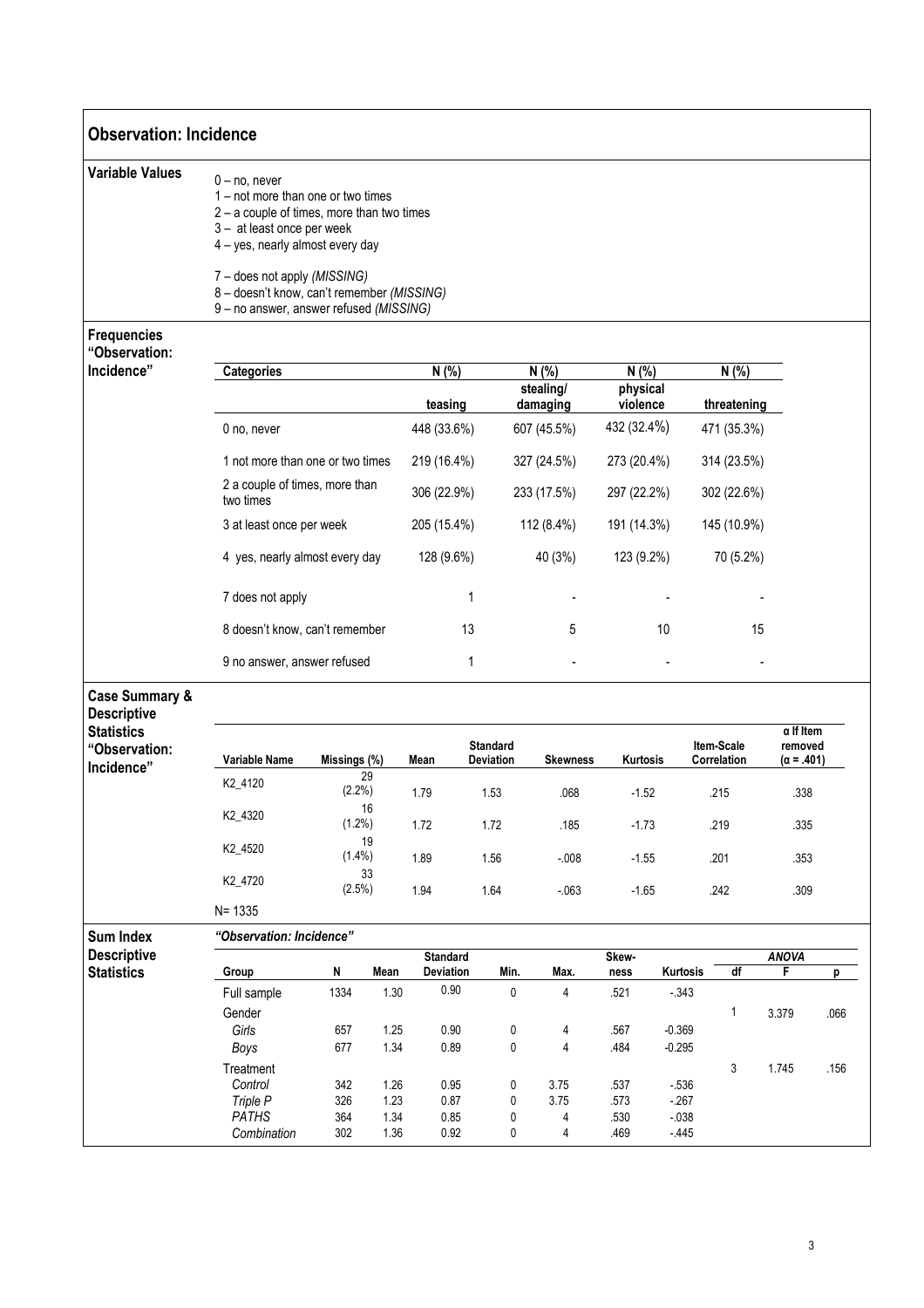| <b>Correlations with</b>   |                                            |          |       |      |             |       |     |         |          |     |
|----------------------------|--------------------------------------------|----------|-------|------|-------------|-------|-----|---------|----------|-----|
| <b>Subscales &amp; DVs</b> |                                            |          |       |      | <b>Boys</b> |       |     | Girls   |          |     |
|                            | Variable                                   | r        | p     | N    | r           | p     | N   | r       | D        | N   |
|                            | Subscales                                  |          |       |      |             |       |     |         |          |     |
|                            | Victimisation: Incidence                   | .513     | $***$ | 1334 | .524        | $***$ | 677 | .498    | $***$    | 657 |
|                            | Perpetration: Incidence                    | .335     | $***$ | 1334 | .382        | $***$ | 677 | .273    | $***$    | 657 |
|                            | Child SBQ                                  |          |       |      |             |       |     |         |          |     |
|                            | Aggression W2                              | .188     | $***$ | 1333 | .222        | $***$ | 676 | .136    | $***$    | 657 |
|                            | Prosociality W2                            | .033     | ns    | 1333 | .045        | ns    | 676 | .037    | ns       | 657 |
|                            | Teacher SBQ 2.1                            |          |       |      |             |       |     |         |          |     |
|                            | <b>Total Aggression</b>                    | .149     | $***$ | 1312 | .174        | $***$ | 666 | .104    | $^\star$ | 646 |
|                            | Prosociality                               | $-0.053$ | ns    | 1312 | $-0.37$     | ns    | 666 | $-0.39$ | ns       | 646 |
|                            | Parent SBQ                                 |          |       |      |             |       |     |         |          |     |
|                            | Aggression                                 | .055     | ns    | 1175 | .048        | ns    | 615 | 0.50    | ns       | 560 |
|                            | Prosociality                               | $-040$   | ns    | 1175 | $-016$      | ns    | 615 | $-048$  | ns       | 560 |
|                            | $1***$ p<.001, ** p<.01, * p<.05, ns p>.05 |          |       |      |             |       |     |         |          |     |
|                            |                                            |          |       |      |             |       |     |         |          |     |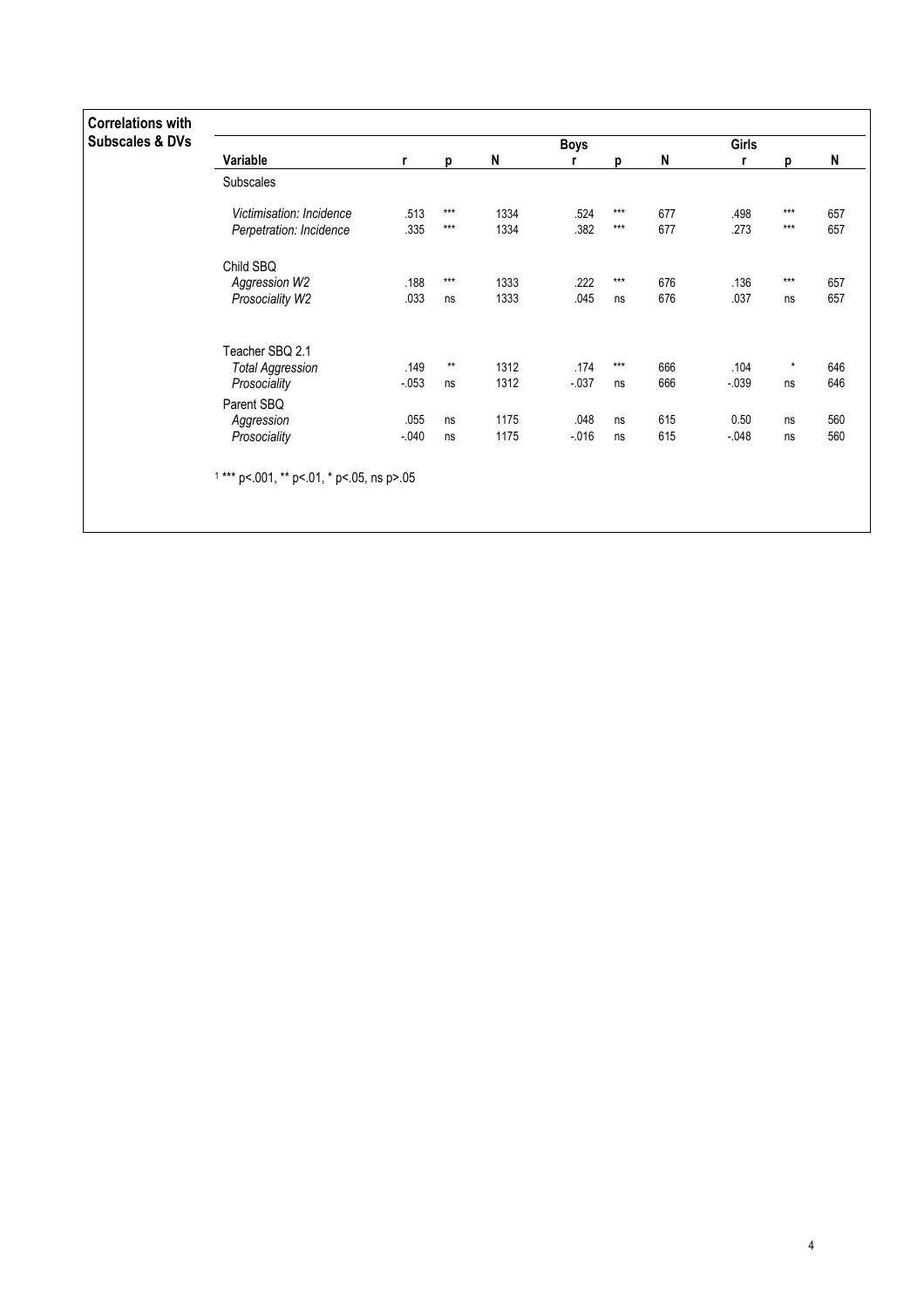### Victimisation: Prevalence

| <b>Variable Values</b>                | 1 - yes, spontaneously<br>$2 - yes$ , after request<br>$3 - no$                                                       |  |  |
|---------------------------------------|-----------------------------------------------------------------------------------------------------------------------|--|--|
|                                       | 7 – does not apply (MISSING)<br>8 - doesn't know, can't remember (MISSING)<br>9 - no answer, answer refused (MISSING) |  |  |
| <b>Frequencies</b><br>"Victimisation: |                                                                                                                       |  |  |
|                                       |                                                                                                                       |  |  |

| Prevalence" | <b>Categories</b>                 | N(% )       | N(% )                 | N(% )                | N (%)       |
|-------------|-----------------------------------|-------------|-----------------------|----------------------|-------------|
|             |                                   | teasing     | stealing/<br>damaging | physical<br>violence | threatening |
|             | 1 yes, spontaneously              | 608 (45.5%) | 522 (39.1%)           | 592 (44.3%)          | 681 (51.0%) |
|             | 2 yes, after request              | 36 (2.7%)   | 26 (1.9%)             | 27 (2.0%)            | 18 (1.3%)   |
|             | 3 no                              | 680 (50.9%) | 777 (58.2%)           | 710 (53.2%)          | 628 (47%)   |
|             | 7 does not apply                  | ۰           |                       |                      |             |
|             | 8 doesn't know, can't<br>remember | 11          | 10                    | 6                    | 8           |
|             | 9 no answer, answer<br>refused    |             |                       |                      |             |
|             |                                   |             |                       |                      |             |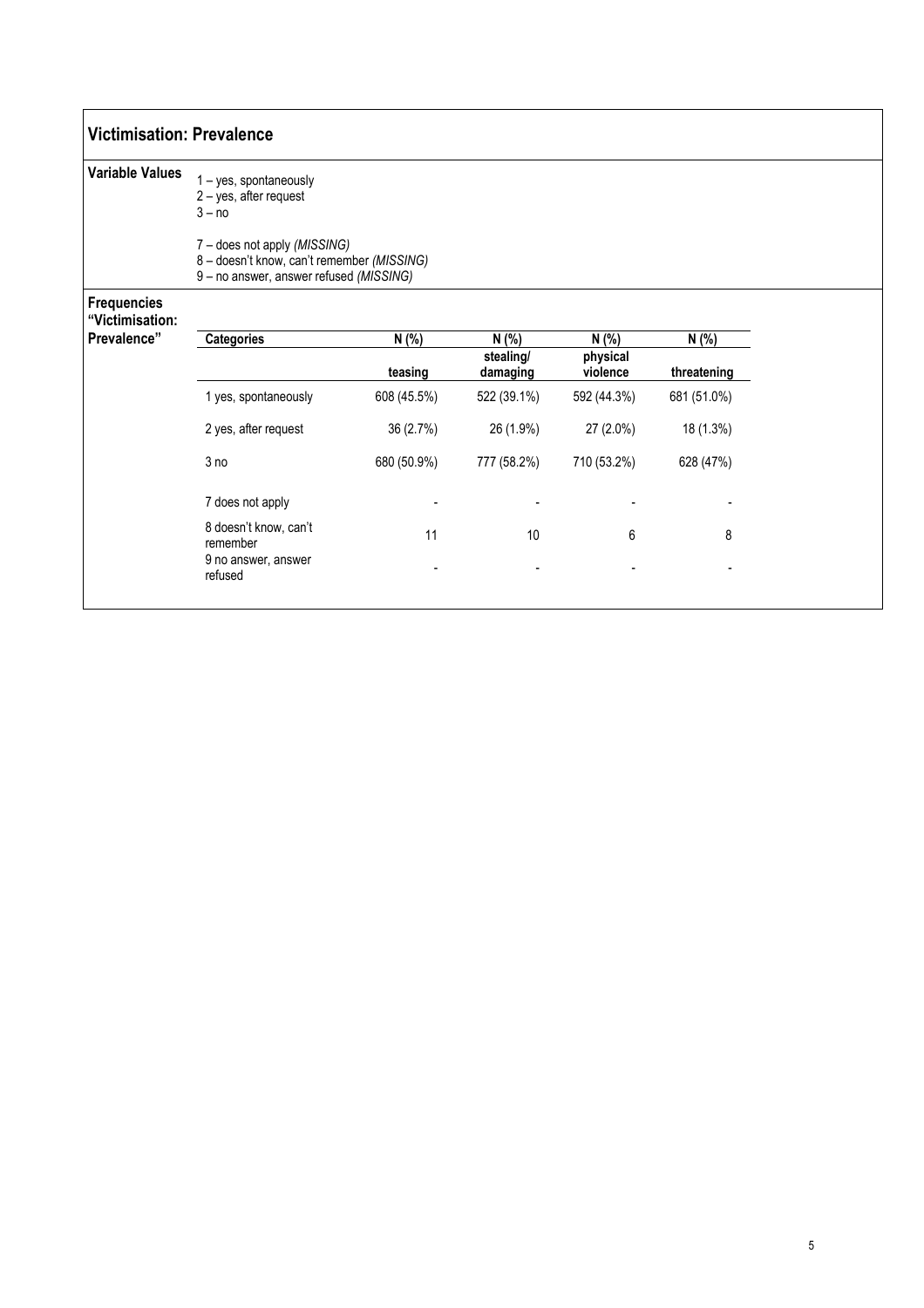| $0 - no$ , never<br>1 – not more than one or two times<br>$2 - a$ couple of times, more than two times<br>3-at least once per week<br>4 - yes, nearly almost every day<br>7 - does not apply (MISSING)<br>8 - doesn't know, can't remember (MISSING)<br>9 - no answer, answer refused (MISSING) |                  |                                |                                                                                                                                                                                                                                                                                                                                      |                                                      |           |                                                                                                                                                      |                                            |                                                                                                                                     |                                                                                                          |                                                                                                                      |
|-------------------------------------------------------------------------------------------------------------------------------------------------------------------------------------------------------------------------------------------------------------------------------------------------|------------------|--------------------------------|--------------------------------------------------------------------------------------------------------------------------------------------------------------------------------------------------------------------------------------------------------------------------------------------------------------------------------------|------------------------------------------------------|-----------|------------------------------------------------------------------------------------------------------------------------------------------------------|--------------------------------------------|-------------------------------------------------------------------------------------------------------------------------------------|----------------------------------------------------------------------------------------------------------|----------------------------------------------------------------------------------------------------------------------|
|                                                                                                                                                                                                                                                                                                 |                  |                                |                                                                                                                                                                                                                                                                                                                                      |                                                      |           |                                                                                                                                                      |                                            |                                                                                                                                     |                                                                                                          |                                                                                                                      |
|                                                                                                                                                                                                                                                                                                 |                  |                                |                                                                                                                                                                                                                                                                                                                                      |                                                      |           |                                                                                                                                                      |                                            |                                                                                                                                     |                                                                                                          |                                                                                                                      |
|                                                                                                                                                                                                                                                                                                 |                  |                                |                                                                                                                                                                                                                                                                                                                                      |                                                      |           |                                                                                                                                                      |                                            |                                                                                                                                     |                                                                                                          |                                                                                                                      |
|                                                                                                                                                                                                                                                                                                 |                  |                                |                                                                                                                                                                                                                                                                                                                                      |                                                      |           |                                                                                                                                                      |                                            |                                                                                                                                     |                                                                                                          |                                                                                                                      |
| <b>Categories</b>                                                                                                                                                                                                                                                                               |                  |                                | N(% )                                                                                                                                                                                                                                                                                                                                |                                                      | N (%)     |                                                                                                                                                      |                                            |                                                                                                                                     |                                                                                                          |                                                                                                                      |
|                                                                                                                                                                                                                                                                                                 |                  |                                | teasing                                                                                                                                                                                                                                                                                                                              |                                                      |           |                                                                                                                                                      |                                            |                                                                                                                                     |                                                                                                          |                                                                                                                      |
| 0 no, never                                                                                                                                                                                                                                                                                     |                  |                                | 680 (50.9%)                                                                                                                                                                                                                                                                                                                          |                                                      |           |                                                                                                                                                      |                                            |                                                                                                                                     |                                                                                                          |                                                                                                                      |
| times                                                                                                                                                                                                                                                                                           |                  |                                | 203 (15.2%)                                                                                                                                                                                                                                                                                                                          |                                                      |           |                                                                                                                                                      |                                            |                                                                                                                                     |                                                                                                          |                                                                                                                      |
| two                                                                                                                                                                                                                                                                                             |                  |                                | 252 (18.9%)                                                                                                                                                                                                                                                                                                                          |                                                      |           |                                                                                                                                                      |                                            |                                                                                                                                     |                                                                                                          |                                                                                                                      |
|                                                                                                                                                                                                                                                                                                 |                  |                                | 107 (8%)                                                                                                                                                                                                                                                                                                                             |                                                      |           |                                                                                                                                                      |                                            |                                                                                                                                     |                                                                                                          |                                                                                                                      |
|                                                                                                                                                                                                                                                                                                 |                  |                                | 72 (5.4%)                                                                                                                                                                                                                                                                                                                            |                                                      |           |                                                                                                                                                      |                                            |                                                                                                                                     |                                                                                                          |                                                                                                                      |
| 7 does not apply                                                                                                                                                                                                                                                                                |                  |                                |                                                                                                                                                                                                                                                                                                                                      |                                                      |           |                                                                                                                                                      |                                            |                                                                                                                                     |                                                                                                          |                                                                                                                      |
|                                                                                                                                                                                                                                                                                                 |                  |                                | 9                                                                                                                                                                                                                                                                                                                                    |                                                      |           |                                                                                                                                                      | 9                                          |                                                                                                                                     | 1                                                                                                        |                                                                                                                      |
|                                                                                                                                                                                                                                                                                                 |                  |                                | $\mathbf{1}$                                                                                                                                                                                                                                                                                                                         |                                                      |           |                                                                                                                                                      |                                            |                                                                                                                                     |                                                                                                          |                                                                                                                      |
|                                                                                                                                                                                                                                                                                                 |                  |                                |                                                                                                                                                                                                                                                                                                                                      |                                                      |           |                                                                                                                                                      |                                            |                                                                                                                                     |                                                                                                          |                                                                                                                      |
| Variable Name                                                                                                                                                                                                                                                                                   |                  |                                | Mean                                                                                                                                                                                                                                                                                                                                 |                                                      |           |                                                                                                                                                      |                                            |                                                                                                                                     | Item-Scale<br>Correlation                                                                                | $\alpha$ If Item<br>removed<br>$(\alpha = .551)$                                                                     |
| K2_4140                                                                                                                                                                                                                                                                                         |                  | 21                             |                                                                                                                                                                                                                                                                                                                                      |                                                      |           |                                                                                                                                                      |                                            |                                                                                                                                     |                                                                                                          | .487                                                                                                                 |
| K2_4340                                                                                                                                                                                                                                                                                         |                  | 13                             | 0.45                                                                                                                                                                                                                                                                                                                                 |                                                      | 1.90      | .515                                                                                                                                                 |                                            |                                                                                                                                     | .323                                                                                                     | .492                                                                                                                 |
| K2_4540                                                                                                                                                                                                                                                                                         |                  | 15                             | 0.47                                                                                                                                                                                                                                                                                                                                 |                                                      | 1.70      | .451                                                                                                                                                 |                                            |                                                                                                                                     | .389                                                                                                     | .435                                                                                                                 |
| K2_4740                                                                                                                                                                                                                                                                                         |                  |                                | 1.75                                                                                                                                                                                                                                                                                                                                 |                                                      | 1.77      | .153                                                                                                                                                 |                                            |                                                                                                                                     | .308                                                                                                     | .503                                                                                                                 |
| $N = 1335$                                                                                                                                                                                                                                                                                      |                  |                                |                                                                                                                                                                                                                                                                                                                                      |                                                      |           |                                                                                                                                                      |                                            |                                                                                                                                     |                                                                                                          |                                                                                                                      |
|                                                                                                                                                                                                                                                                                                 |                  |                                |                                                                                                                                                                                                                                                                                                                                      |                                                      |           |                                                                                                                                                      |                                            |                                                                                                                                     |                                                                                                          |                                                                                                                      |
|                                                                                                                                                                                                                                                                                                 |                  |                                |                                                                                                                                                                                                                                                                                                                                      |                                                      |           |                                                                                                                                                      |                                            |                                                                                                                                     |                                                                                                          | P                                                                                                                    |
| Full sample                                                                                                                                                                                                                                                                                     | 1335             | 0.84                           | 0.75                                                                                                                                                                                                                                                                                                                                 | $\pmb{0}$                                            | 4         | .939                                                                                                                                                 | .702                                       |                                                                                                                                     |                                                                                                          |                                                                                                                      |
| Gender                                                                                                                                                                                                                                                                                          |                  |                                |                                                                                                                                                                                                                                                                                                                                      |                                                      |           |                                                                                                                                                      |                                            | $\mathbf{1}$                                                                                                                        | 7.592                                                                                                    | .006                                                                                                                 |
| Girls                                                                                                                                                                                                                                                                                           | 657              | 0.78                           | 0.73                                                                                                                                                                                                                                                                                                                                 | 0                                                    | 3.75      | 1.04                                                                                                                                                 | .797                                       |                                                                                                                                     |                                                                                                          |                                                                                                                      |
| Boys                                                                                                                                                                                                                                                                                            | 678              | 0.89                           |                                                                                                                                                                                                                                                                                                                                      | $\pmb{0}$                                            | 4         |                                                                                                                                                      | .661                                       |                                                                                                                                     |                                                                                                          |                                                                                                                      |
| Treatment                                                                                                                                                                                                                                                                                       |                  |                                |                                                                                                                                                                                                                                                                                                                                      |                                                      |           |                                                                                                                                                      |                                            | 3                                                                                                                                   | 1.559                                                                                                    | .198                                                                                                                 |
| Triple P                                                                                                                                                                                                                                                                                        | 326              | 0.85                           | 0.77                                                                                                                                                                                                                                                                                                                                 | 0                                                    | 3.75      | .942                                                                                                                                                 | .576                                       |                                                                                                                                     |                                                                                                          |                                                                                                                      |
| PATHS                                                                                                                                                                                                                                                                                           | 365              | 0.80                           | 0.72                                                                                                                                                                                                                                                                                                                                 | 0                                                    | 4         | 1.13                                                                                                                                                 | 1.76                                       |                                                                                                                                     |                                                                                                          |                                                                                                                      |
|                                                                                                                                                                                                                                                                                                 | Group<br>Control | N<br>342<br>Combination<br>302 | 1 not more than one or two<br>2 a couple of times, more than<br>3 at least once per week times<br>4 yes, nearly almost every day<br>8 doesn't know, can't remember<br>9 no answer, answer refused<br><b>Missings</b><br>(%)<br>(1.6%)<br>$(1.0\%)$<br>$(1.1\%)$<br>9<br>(0.7%)<br>"Victimisation: Incidence"<br>Mean<br>0.83<br>0.92 | 1.41<br><b>Standard</b><br>Deviation<br>0.76<br>0.76 | Min.<br>0 | stealing/<br>damaging<br>777 (58.2%)<br>348 (26.1%)<br>143 (10.7%)<br>43 (3.2%)<br>11 (0.8%)<br><b>Standard</b><br>Deviation<br>1.61<br>Max.<br>3.25 | 3<br>.483<br>Skew-<br>ness<br>.851<br>.733 | N(% )<br>physical<br>violence<br>710 (53.8%)<br>270 (20.2%)<br>224 (16.8%)<br>73 (5.5%)<br>43 (3.2%)<br><b>Skewness</b><br>$-0.305$ | Kurtosis<br>$-1.47$<br>$-1.62$<br>$-1.59$<br>$-1.79$<br>df<br>Kurtosis<br>0.75<br>0<br>.994<br>1.01<br>4 | N(% )<br>rejection<br>628 (47%)<br>355 (26.6%)<br>251 (18.8%)<br>60 (4.5%)<br>32 (2.4%)<br>.327<br><b>ANOVA</b><br>F |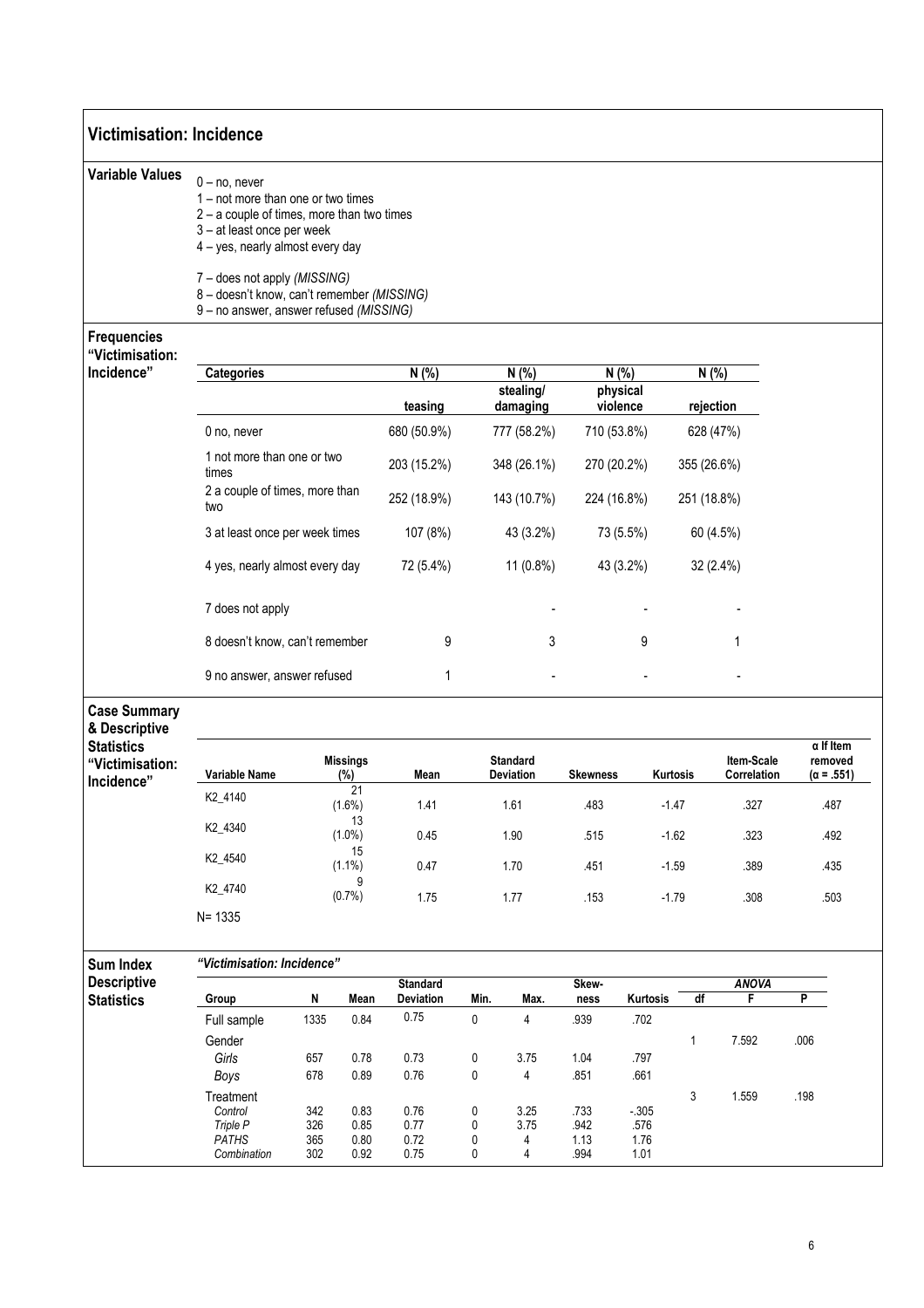| & DVs |                         |         |         |      | <b>Boys</b> |       |     | Girls    |         |     |
|-------|-------------------------|---------|---------|------|-------------|-------|-----|----------|---------|-----|
|       | Variable                | r       | p       | N    | r           | D     | N   | r        | p       | N   |
|       | <b>Subscales</b>        |         |         |      |             |       |     |          |         |     |
|       | Observation: Incidence  | .513    | $***$   | 1334 | .524        | $***$ | 677 | .498     | ***     | 657 |
|       | Perpetration: Incidence | .444    | $***$   | 1335 | .497        | $***$ | 678 | .364     | $***$   | 657 |
|       | Child SBQ               |         |         |      |             |       |     |          |         |     |
|       | Aggression W2           | .214    | $***$   | 1334 | .300        | $***$ | 677 | .080     | $\star$ | 657 |
|       | Prosociality W2         | .016    | ns      | 1334 | .027        | ns    | 677 | .030     | ns      | 657 |
|       | Teacher SBQ2.1          |         |         |      |             |       |     |          |         |     |
|       | <b>Total Aggression</b> | .226    | $***$   | 1313 | .220        | $***$ | 667 | .214     | $***$   | 646 |
|       | Prosociality            | $-081$  | $**$    | 1313 | $-0.002$    | ns    | 667 | $-127$   | $**$    | 646 |
|       | Parent SBQ              |         |         |      |             |       |     |          |         |     |
|       | Aggression              | .063    | $\star$ | 1176 | .063        | ns    | 616 | .040     | ns      | 560 |
|       | Prosociality            | $-0.33$ | ns      | 1176 | $-019$      | ns    | 616 | $-0.017$ | ns      | 560 |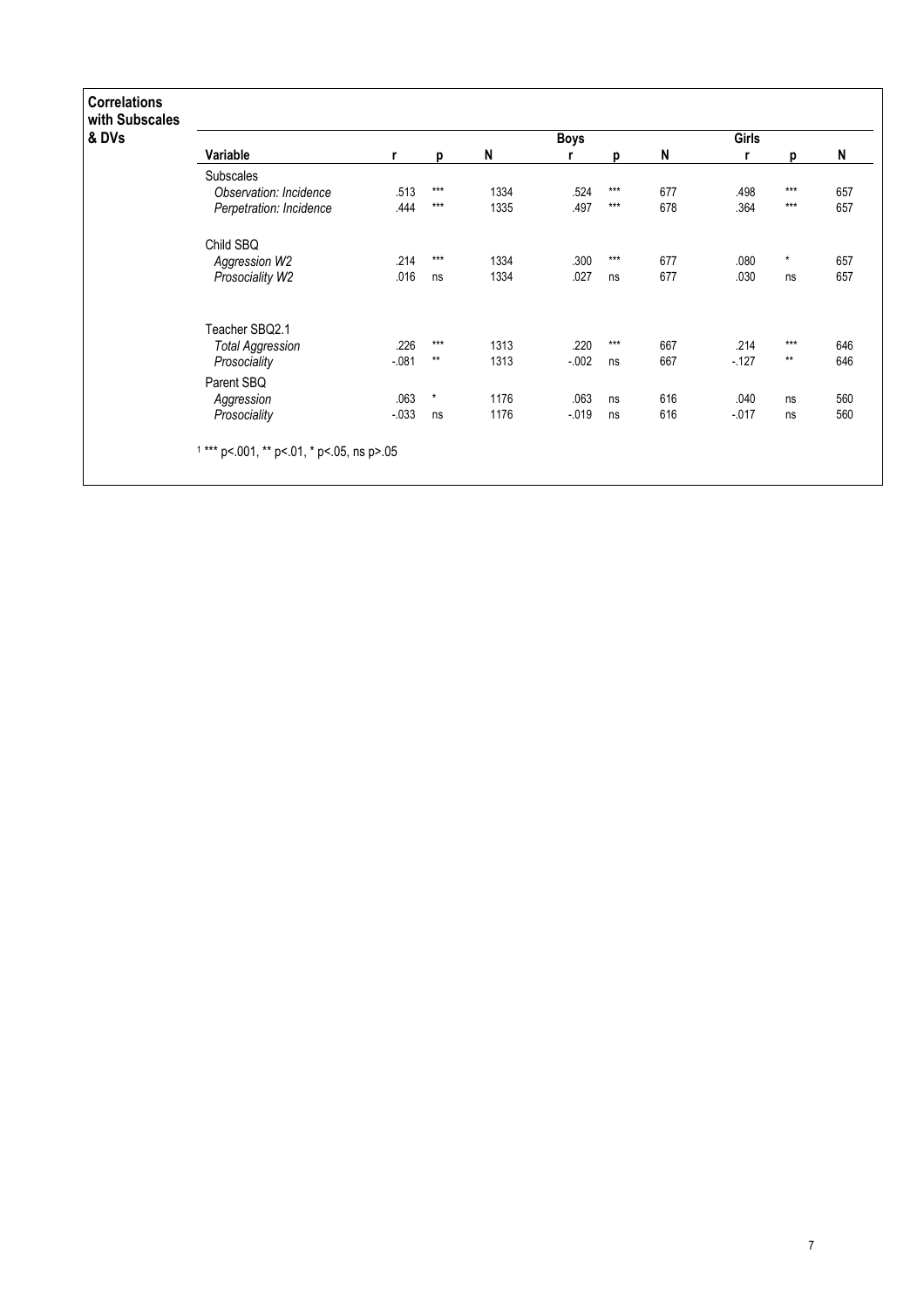| <b>Victimisation: Place</b>           |                                                                                                                                                                                                                                                                                                                                                                                                                                      |                  |                               |                                 |                      |
|---------------------------------------|--------------------------------------------------------------------------------------------------------------------------------------------------------------------------------------------------------------------------------------------------------------------------------------------------------------------------------------------------------------------------------------------------------------------------------------|------------------|-------------------------------|---------------------------------|----------------------|
| <b>Variable Values</b>                | $1 - in$ the classroom<br>2 - during sports, swimming<br>3 - elsewhere in the schoolhouse<br>4 - in the playing field<br>5 - on his, her way to school<br>6 - in the neighbourhood<br>7 - in a sports club, music or leisure association<br>$9 - at$ the day nursery<br>$10 - at home$<br>90 - elsewhere<br>97 - does not apply (MISSING)<br>98 - doesn't know, can't remember (MISSING)<br>99 - no answer, answer refused (MISSING) |                  |                               |                                 |                      |
| <b>Frequencies</b><br>"victimisation: |                                                                                                                                                                                                                                                                                                                                                                                                                                      |                  |                               |                                 |                      |
| Place"                                | <b>Categories</b>                                                                                                                                                                                                                                                                                                                                                                                                                    | N(% )<br>teasing | N(%)<br>stealing/<br>damaging | $N(\%)$<br>physical<br>violence | N(% )<br>threatening |
|                                       | 1 in the classroom                                                                                                                                                                                                                                                                                                                                                                                                                   | 79 (12.7%)       | 65 (15.1%)                    | 31 (6.0%)                       | 37 (7.2%)            |
|                                       | 2 during sports, swimming                                                                                                                                                                                                                                                                                                                                                                                                            | 49 (7.9%)        | 118 (27.4%)                   | 32 (6.2%)                       | 12 (2.3%)            |
|                                       | 3 elsewhere in the schoolhouse                                                                                                                                                                                                                                                                                                                                                                                                       | 38 (6.1%)        | 90 (20.9%)                    | 37 (7.2%)                       | 15 (2.9%)            |
|                                       | 4 in the playing field                                                                                                                                                                                                                                                                                                                                                                                                               | 319 (51.3%)      | 51 (11.9%)                    | 247 (48.1%)                     | 367 (71.0%)          |
|                                       | 5 on his, her way to school                                                                                                                                                                                                                                                                                                                                                                                                          | 50 (8.0%)        | 12 (2.8%)                     | 69 (13.5%)                      | 8(1.5%)              |
|                                       | 6 in the neighbourhood                                                                                                                                                                                                                                                                                                                                                                                                               | 39 (6.3%)        | 20 (4.7%)                     | 38 (7.4%)                       | 37 (7.2%)            |
|                                       | 7 in a sports club, music or leisure<br>association                                                                                                                                                                                                                                                                                                                                                                                  | $3(0.5\%)$       | 3(0.7%)                       | $5(1.0\%)$                      | $7(1.4\%)$           |
|                                       | 9 at the day nursery                                                                                                                                                                                                                                                                                                                                                                                                                 | 23 (3.7%)        | 39 (9.1%)                     | 23 (4.5%)                       | 20 (3.9%)            |
|                                       | 10 at home                                                                                                                                                                                                                                                                                                                                                                                                                           | $9(1.4\%)$       | 22 (5.1%)                     | 17 (3.3%)                       | 3(0.6%)              |
|                                       | 90 elsewhere                                                                                                                                                                                                                                                                                                                                                                                                                         | 13 (2.1%)        | 10 (2.3%)                     | 14 (2.7%)                       | 11 $(2.1\%)$         |
|                                       | 7 does not apply                                                                                                                                                                                                                                                                                                                                                                                                                     | $\mathbf{1}$     |                               | $\mathbf{1}$                    | 1                    |
|                                       | 8 doesn't know, can't remember                                                                                                                                                                                                                                                                                                                                                                                                       | 20               | 10                            | 5                               | 19                   |
|                                       | 9 no answer, answer refused                                                                                                                                                                                                                                                                                                                                                                                                          | $\mathbf{1}$     | $\mathbf{1}$                  | $\overline{2}$                  | 3                    |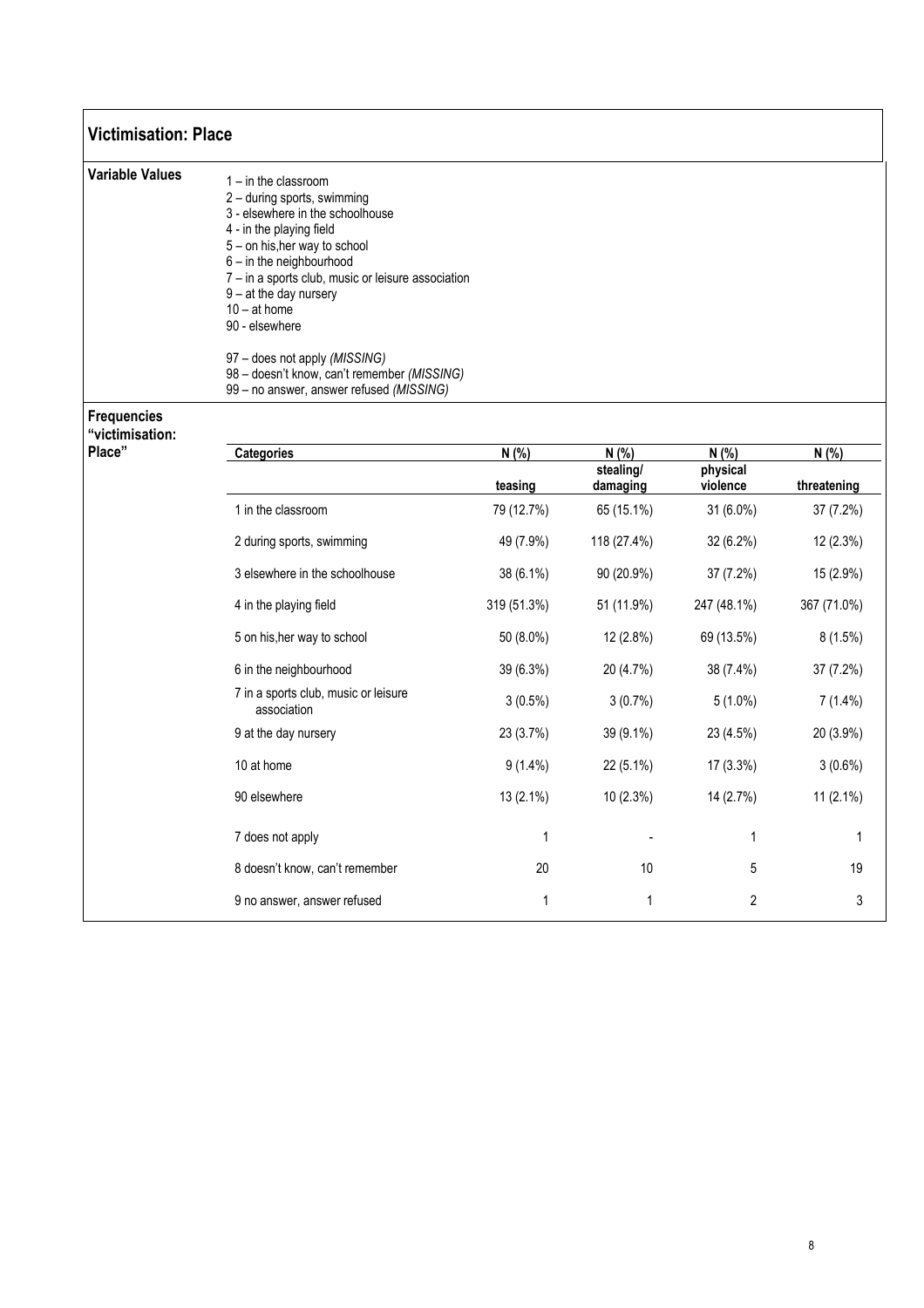|                                                                                                | <b>Victimisation: Offender characteristics</b>                                                                                               |                                                                         |                                                                                                                                                           |                                                                             |                                                                                                                                                                                                                                                                                         |                                                                                                                       |
|------------------------------------------------------------------------------------------------|----------------------------------------------------------------------------------------------------------------------------------------------|-------------------------------------------------------------------------|-----------------------------------------------------------------------------------------------------------------------------------------------------------|-----------------------------------------------------------------------------|-----------------------------------------------------------------------------------------------------------------------------------------------------------------------------------------------------------------------------------------------------------------------------------------|-----------------------------------------------------------------------------------------------------------------------|
| <b>Variable Values</b>                                                                         | Number<br>1 - single offender<br>2 - group offender<br>7 - does not apply (MISSING)<br>8 - doesn't know (MISSING)<br>9 - no answer (MISSING) |                                                                         | Gender<br>1 - mainly boys<br>2 - mainly girls<br>3 - mixed group<br>7 - does not apply (MISSING)<br>8 - doesn't know (MISSING)<br>9 - no answer (MISSING) |                                                                             | Class/grade<br>$1 - in$ my class<br>2 - in a parallel class<br>3 - in a younger class<br>4 - in an higher class 3rd class<br>5 - in an higher class 4th class and<br>higher<br>6 - mixed group<br>7 - does not apply (MISSING)<br>8 - doesn't know (MISSING)<br>9 - no answer (MISSING) |                                                                                                                       |
| <b>Frequencies</b><br>"Teasing<br><b>Victimisation:</b><br><b>Offender</b><br>characteristics" | <b>Categories</b><br>1 single offender<br>2 group offender<br>7 does not apply<br>8 doesn't know<br>9 no answer                              | N (%)<br>291 (46.1%)<br>340 (20.3%)<br>13                               | <b>Categories</b><br>1 mainly boys<br>2 mainly girls<br>3 mixed group<br>7 does not apply<br>8 doesn't know<br>9 no answer                                | N (%)<br>419 (66.9%)<br>130 (7.8%)<br>77 (4.6%)<br>18                       | <b>Categories</b><br>1 in my class<br>2 in a parallel class<br>3 in a younger class<br>4 3rd class<br>54th class and<br>higher<br>6 mixed group<br>7 does not apply<br>8 doesn't know<br>9 no answer                                                                                    | N (%)<br>352 (58.2%)<br>31 (5.1%)<br>24 (4.0%)<br>68 (11.2%)<br>80 (13.2%)<br>50 (8.3%)<br>3<br>36                    |
| <b>Frequencies</b><br>"Stealing<br><b>Victimisation:</b><br>Offender<br>characteristics"       | <b>Categories</b><br>1 single offender<br>2 group offender<br>7 does not apply<br>8 doesn't know<br>9 no answer                              | N(%)<br>229 (74.4%)<br>79 (25.6%)<br>$\mathbf 1$<br>131<br>$\mathbf{1}$ | <b>Categories</b><br>1 mainly boys<br>2 mainly girls<br>3 mixed group<br>7 does not apply<br>8 doesn't know<br>9 no answer                                | N (%)<br>223 (74.8%)<br>62 (20.8%)<br>13 (4.4%)<br>1<br>141<br>$\mathbf{1}$ | <b>Categories</b><br>1 in my class<br>2 in a parallel class<br>3 in a younger class<br>4 3rd class<br>5 4th class and<br>higher<br>6 mixed group<br>7 does not apply<br>8 doesn't know<br>9 no answer                                                                                   | N (%)<br>168 (56.6%)<br>15 (5.0%)<br>21 (7.0%)<br>38 (12.6%)<br>46 (15.2%)<br>14 (4.6%)<br>5<br>132<br>$\overline{2}$ |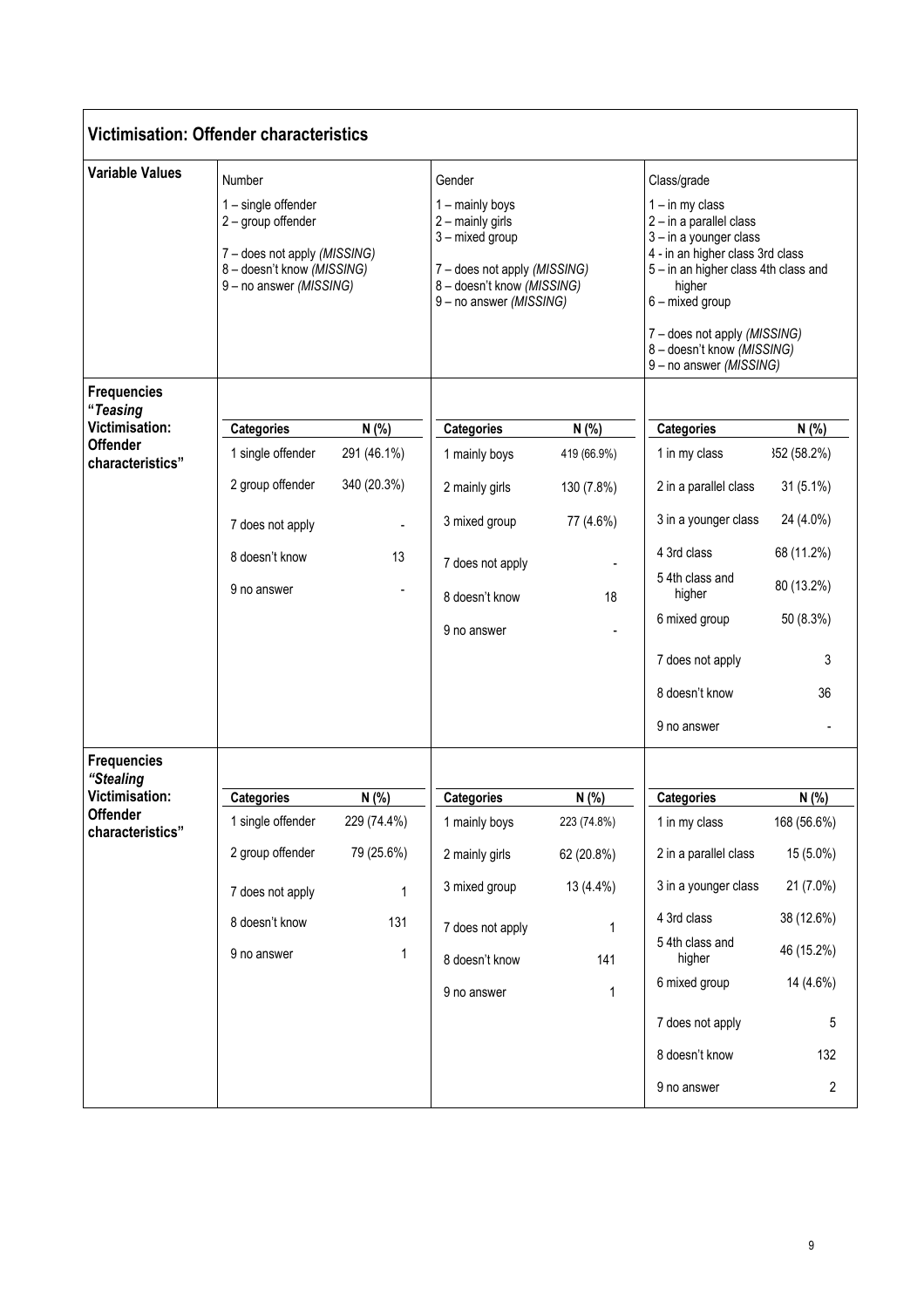| <b>Frequencies</b><br>"Physical violence |                   |                |                   |                |                           |             |
|------------------------------------------|-------------------|----------------|-------------------|----------------|---------------------------|-------------|
| Victimisation:                           | <b>Categories</b> | N(% )          | <b>Categories</b> | N(% )          | <b>Categories</b>         | N(% )       |
| <b>Offender</b><br>characteristics"      | 1 single offender | 341 (66%)      | 1 mainly boys     | 404 (79.4%)    | 1 in my class             | 259 (53.5%) |
|                                          | 2 group offender  | 176 (34%       | 2 mainly girls    | 79 (15.5%)     | 2 in a parallel class     | 37 (7.6%)   |
|                                          | 7 does not apply  | $\mathbf{1}$   | 3 mixed group     | 26 (5.1%)      | 3 in a younger class      | 20 (4.1%)   |
|                                          | 8 doesn't know    | 3              | 7 does not apply  | 1              | 4 3rd class               | 62 (12.8%)  |
|                                          | 9 no answer       |                | 8 doesn't know    | 11             | 5 4th class and<br>higher | 74 (15.3%)  |
|                                          |                   |                | 9 no answer       |                | 6 mixed group             | 32 (6.6%)   |
|                                          |                   |                |                   |                | 7 does not apply          |             |
|                                          |                   |                |                   |                | 8 doesn't know            |             |
|                                          |                   |                |                   |                | 9 no answer               |             |
| <b>Frequencies</b><br>"Threatening       |                   |                |                   |                |                           |             |
| Victimisation:                           | <b>Categories</b> | N(% )          | <b>Categories</b> | N(% )          | <b>Categories</b>         | N(% )       |
| <b>Offender</b><br>characteristics"      | 1 single offender | 137 (26.6%)    | 1 mainly boys     | 235 (45.9%)    | 1 in my class             | 256 (51.4%) |
|                                          | 2 group offender  | 379 (73.4%)    | 2 mainly girls    | 171 (33.4%)    | 2 in a parallel class     | 32 (6.4%)   |
|                                          | 7 does not apply  | 3              | 3 mixed group     | 106 (20.7%)    | 3 in a younger class      | 14 (2.8%)   |
|                                          | 8 doesn't know    | 19             | 7 does not apply  | 3              | 4 3rd class               | 71 (14.3%)  |
|                                          | 9 no answer       | $\overline{2}$ | 8 doesn't know    | 23             | 5 4th class and<br>higher | 46 (9.2%)   |
|                                          |                   |                | 9 no answer       | $\overline{2}$ | 6 mixed group             | 79 (15.9%)  |
|                                          |                   |                |                   |                | 7 does not apply          |             |
|                                          |                   |                |                   |                | 8 doesn't know            |             |
|                                          |                   |                |                   |                | 9 no answer               |             |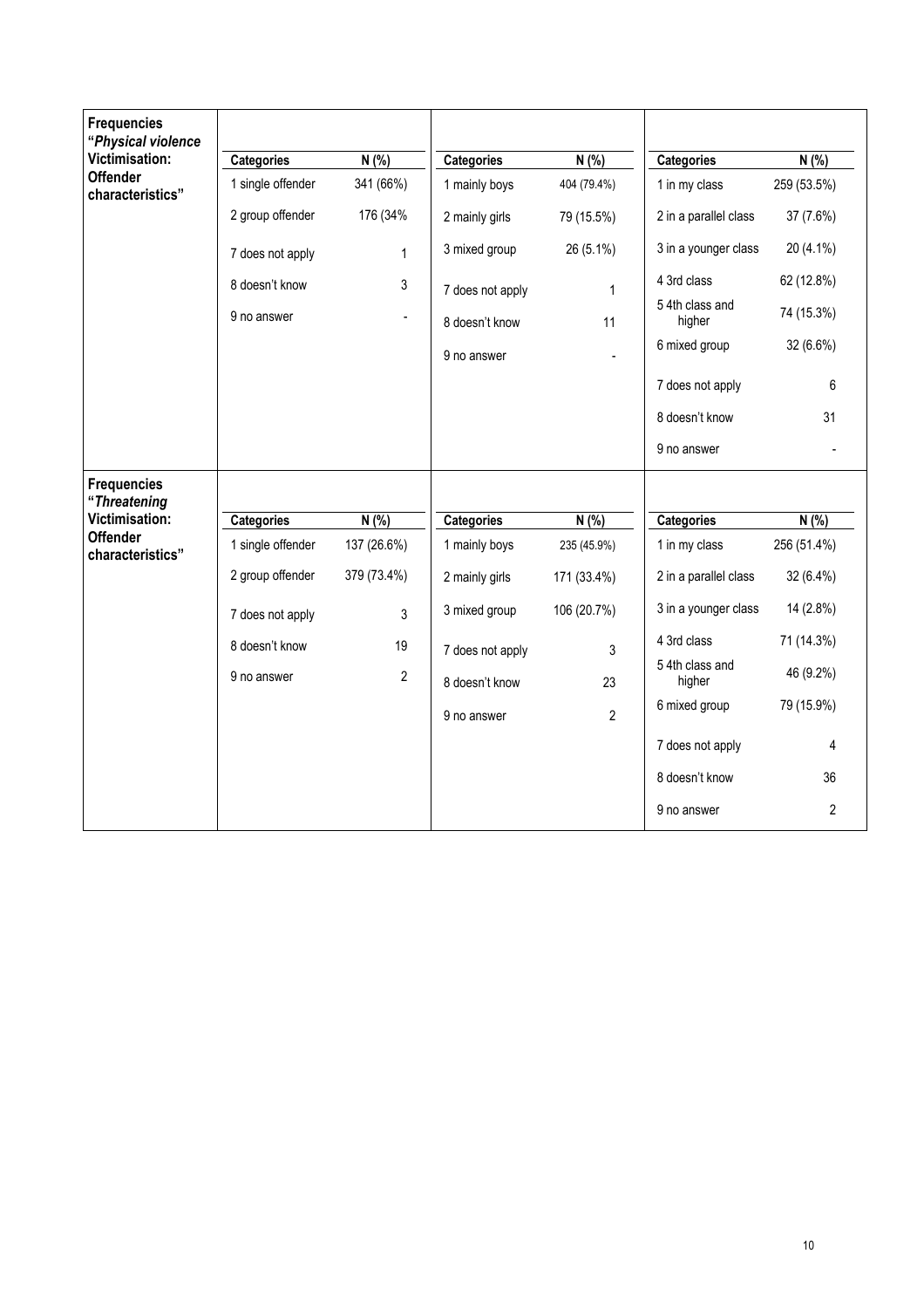### Victimisation: Report of last victimisation

#### Frequencies

"Victimisation:

| Report" | <b>Categories</b>                                           | Mentioned (%) | Mentioned (%)         | Mentioned (%)     | Mentioned (%) |
|---------|-------------------------------------------------------------|---------------|-----------------------|-------------------|---------------|
|         |                                                             | teasing       | stealing/<br>damaging | physical violence | threatening   |
|         | K2_4210_1 "not reported"                                    | 260 (40.4%)   | 172 (39%)             | 196 (37.6%)       | 332 (61.5%)   |
|         | K2_4210_2 "report to teacher<br>/other school professional" | 185 (28.7%)   | 125 (28.3%)           | 148 (28.4%)       | 73 (13.5%)    |
|         | K2_4210_3 "report to parent<br>/grand-parent/day-mother"    | 193 (30.0%)   | 119 (27%)             | 148 (28.4)        | 77 (14.3%)    |
|         | K2_4210_4 "report to other<br>adult"                        | $6(0.9\%)$    | 3(0.7%)               | $6(1.2\%)$        | $2(0.4\%)$    |
|         | K2_4210_5 "report to<br>friend/class-mate"                  | 67 (10.4%)    | 67 (15.2%)            | 66 (12.7%)        | 50 (9.3%)     |
|         | K2_4210_6 "report to<br>sibling/cousin"                     | 29 (4.5%)     | 13 (2.9%)             | 23 (4.4%)         | $9(1.7\%)$    |
|         | K2_4210_7 "report to other<br>children"                     |               |                       |                   |               |
|         | K2_4210_8 "report to creche<br>direction"                   |               | 12 (2.7%)             | 15 (2.9%)         | 9(1.7%)       |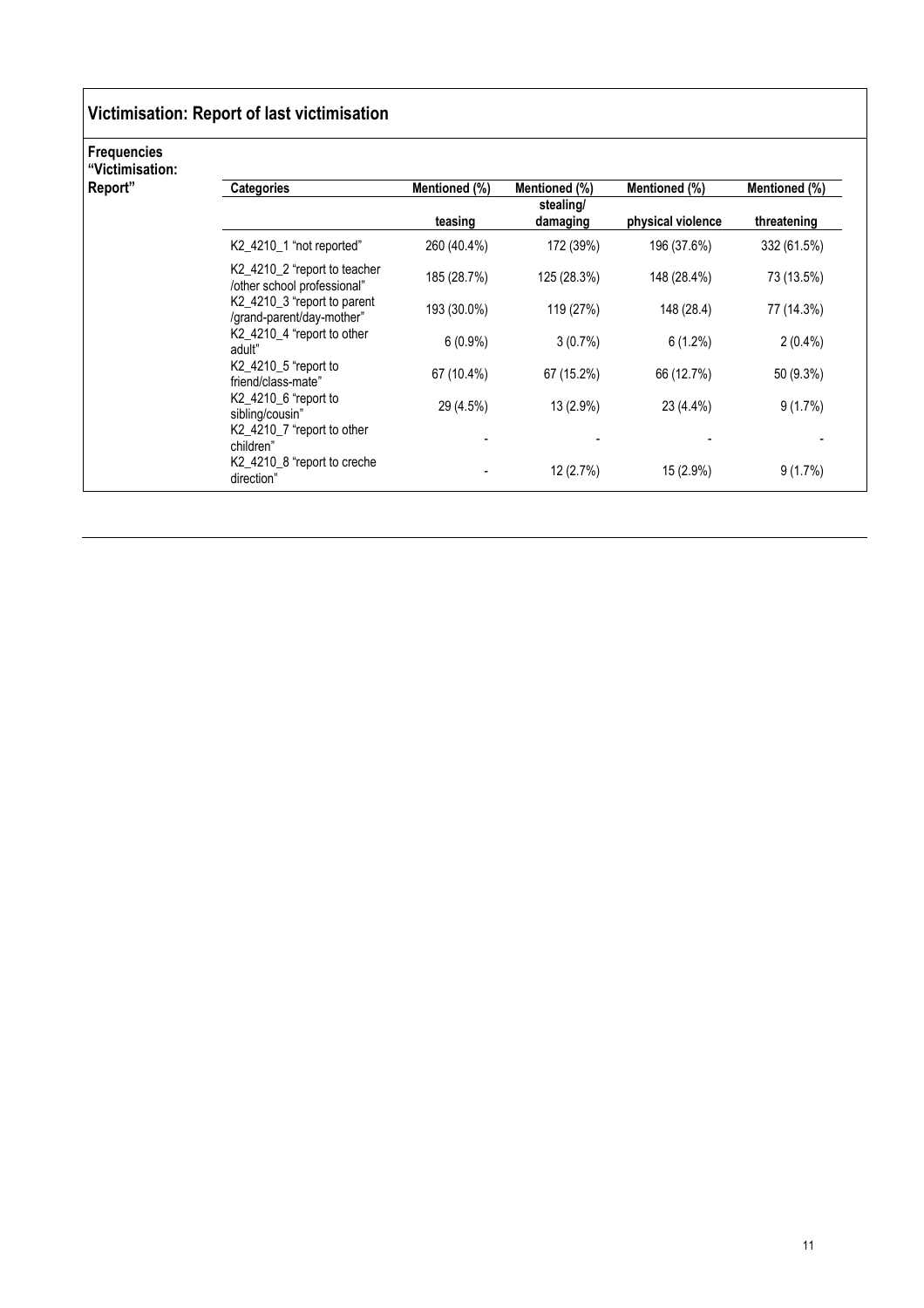| <b>Prevalence: Perpetration</b>      |                                                                                                                       |                  |                                |                               |                      |  |  |  |  |  |  |
|--------------------------------------|-----------------------------------------------------------------------------------------------------------------------|------------------|--------------------------------|-------------------------------|----------------------|--|--|--|--|--|--|
| <b>Variable Values</b>               | 1 - yes, spontaneously<br>2 - yes, after request<br>$3 - no$                                                          |                  |                                |                               |                      |  |  |  |  |  |  |
|                                      | 7 - does not apply (MISSING)<br>8 - doesn't know, can't remember (MISSING)<br>9 - no answer, answer refused (MISSING) |                  |                                |                               |                      |  |  |  |  |  |  |
| <b>Frequencies</b><br>"Perpetration: |                                                                                                                       |                  |                                |                               |                      |  |  |  |  |  |  |
| Prevalence"                          | <b>Categories</b>                                                                                                     | N (%)<br>teasing | N(% )<br>stealing/<br>damaging | N (%)<br>physical<br>violence | N (%)<br>threatening |  |  |  |  |  |  |
|                                      | 1 yes, spontaneously                                                                                                  | 313 (23.8%)      | 124 (9.4%)                     | 318 (24.0%)                   | 365 (27.7%)          |  |  |  |  |  |  |
|                                      | 2 yes, after request                                                                                                  | 47 (3.6%)        | 10 (0.8%)                      | 29 (2.2%)                     | 25 (1.9%)            |  |  |  |  |  |  |
|                                      | 3 no                                                                                                                  | 954 (72.6%)      | 1189 (89.9%)                   | 978 (73.8%)                   | 926 (70.4%)          |  |  |  |  |  |  |
|                                      | 7 does not apply                                                                                                      |                  |                                |                               |                      |  |  |  |  |  |  |
|                                      | 8 doesn't know, can't remember                                                                                        | 20               | 12                             | 10                            | 19                   |  |  |  |  |  |  |
|                                      | 9 no answer, answer refused                                                                                           | 1                |                                |                               |                      |  |  |  |  |  |  |
|                                      | $N = 1335$                                                                                                            |                  |                                |                               |                      |  |  |  |  |  |  |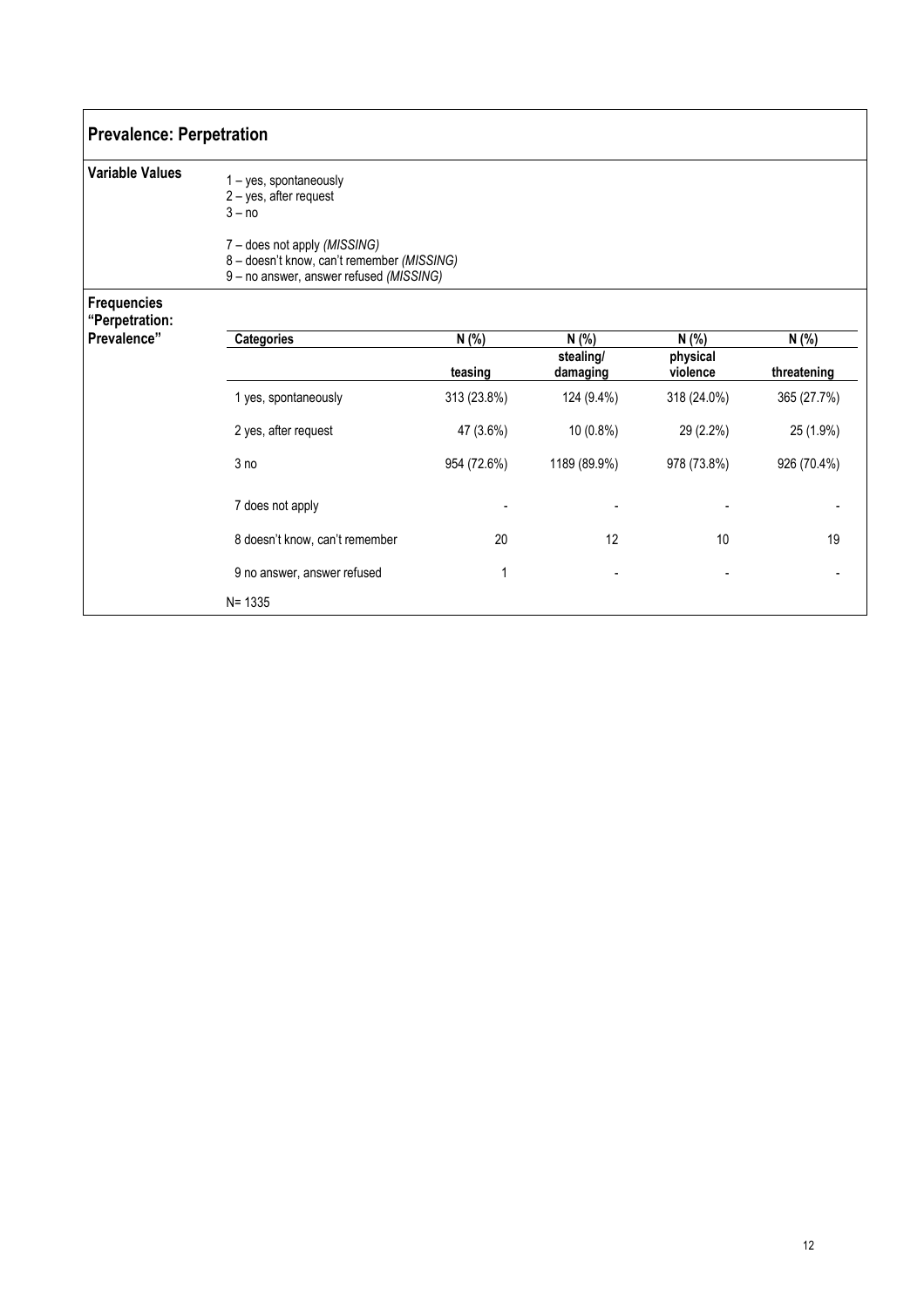| <b>Perpetration: Incidence</b>                             |                                                                                                                                                                                                                                                                                               |                                |             |                              |                       |                      |                           |                                                  |  |  |
|------------------------------------------------------------|-----------------------------------------------------------------------------------------------------------------------------------------------------------------------------------------------------------------------------------------------------------------------------------------------|--------------------------------|-------------|------------------------------|-----------------------|----------------------|---------------------------|--------------------------------------------------|--|--|
| <b>Variable Values</b>                                     | $0 - no$ , never<br>1 – not more than one or two times<br>2 - a couple of times, more than two times<br>3-at least once per week<br>4 - yes, nearly almost every day<br>7 - does not apply (MISSING)<br>8 - doesn't know, can't remember (MISSING)<br>9 - no answer, answer refused (MISSING) |                                |             |                              |                       |                      |                           |                                                  |  |  |
| <b>Frequencies</b><br>"Perpetration:                       |                                                                                                                                                                                                                                                                                               |                                |             |                              |                       |                      |                           |                                                  |  |  |
| Incidence"                                                 | <b>Categories</b>                                                                                                                                                                                                                                                                             |                                |             | N (%)<br>N(% )               |                       |                      | N (%)                     | N(% )                                            |  |  |
|                                                            |                                                                                                                                                                                                                                                                                               |                                |             | teasing                      | stealing/<br>damaging | physical<br>violence |                           | Rejection                                        |  |  |
|                                                            | 0 no, never                                                                                                                                                                                                                                                                                   |                                |             | 954 (73.2%)                  | 1189 (90.0%)          | 978 (74.1%)          |                           | 926 (70.8%)                                      |  |  |
|                                                            | 1 not more than one or two times                                                                                                                                                                                                                                                              |                                |             | 133 (10.2%)<br>79 (6.0%)     |                       |                      | 148 (11.2%)               | 212 (16.2%)                                      |  |  |
|                                                            | 2 a couple of times, more than twice                                                                                                                                                                                                                                                          |                                | 159 (12.2%) | 49 (3.7%)                    | 144 (10.9%)           |                      | 139 (10.6%)               |                                                  |  |  |
|                                                            | 3 at least once per week                                                                                                                                                                                                                                                                      | 45 (3.5%)                      |             | $4(0.3\%)$                   | 32 (2.4%)             |                      | 22 (1.7%)                 |                                                  |  |  |
|                                                            |                                                                                                                                                                                                                                                                                               | 4 yes, nearly almost every day |             | 13 (1.0%)                    |                       | 17 (1.3%)            |                           | 8(0.6%)                                          |  |  |
|                                                            | 7 does not apply                                                                                                                                                                                                                                                                              |                                |             |                              |                       |                      |                           |                                                  |  |  |
|                                                            |                                                                                                                                                                                                                                                                                               | 8 doesn't know, can't remember |             | 10                           | 2                     |                      | 5                         | 9                                                |  |  |
|                                                            |                                                                                                                                                                                                                                                                                               | 9 no answer, answer refused    |             |                              |                       | 1                    |                           |                                                  |  |  |
|                                                            | $N = 1335$                                                                                                                                                                                                                                                                                    |                                |             |                              |                       |                      |                           |                                                  |  |  |
| <b>Case Summary &amp;</b><br><b>Descriptive Statistics</b> |                                                                                                                                                                                                                                                                                               |                                |             |                              |                       |                      |                           |                                                  |  |  |
| "Perpetration:<br>Incidence"                               | Variable<br>Name                                                                                                                                                                                                                                                                              | Missings (%)                   | Mean        | <b>Standard</b><br>Deviation | <b>Skewness</b>       | Kurtosis             | Item-Scale<br>Correlation | $\alpha$ If Item<br>removed<br>$(\alpha = .600)$ |  |  |
|                                                            | K2_4230                                                                                                                                                                                                                                                                                       | 31<br>$(2.3\%)$                | 0.85        | 1.47                         | 1.27                  | $-174$               | .441                      | .481                                             |  |  |
|                                                            | K2_4430                                                                                                                                                                                                                                                                                       | 14<br>(1.0 %)                  | 0.36        | 1.08                         | 2.79                  | 5.99                 | .359                      | .555                                             |  |  |
|                                                            | K2_4630                                                                                                                                                                                                                                                                                       | 16<br>(1.2 %)                  | 0.84        | 1.48                         | 1.32                  | $-.062$              | .421                      | .497                                             |  |  |
|                                                            | K2_4830                                                                                                                                                                                                                                                                                       | 28<br>(2.1 %)                  | 1.01        | 1.62                         | $1.06$                | $-734$               | .329                      | .579                                             |  |  |